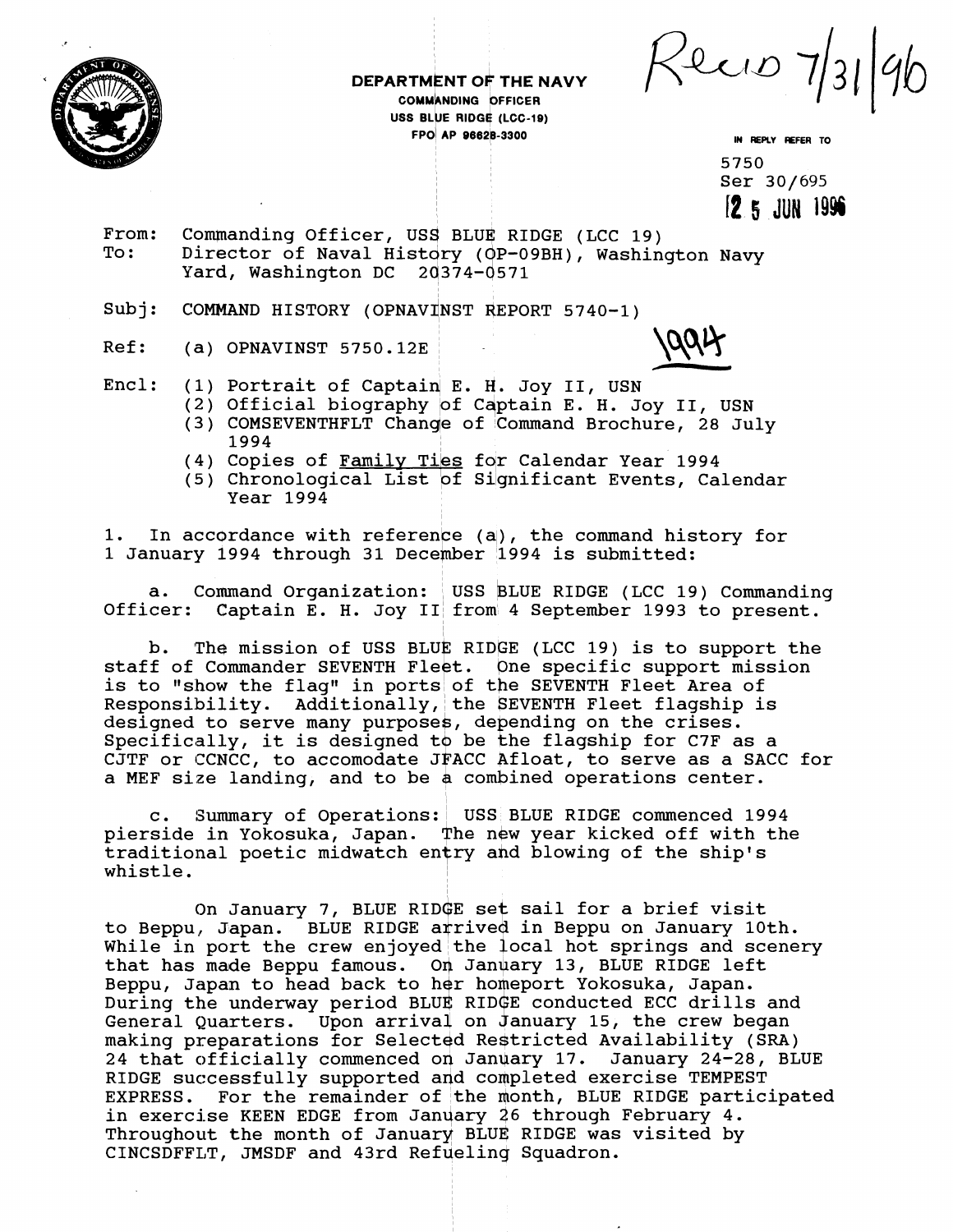## Subj: COMMAND HISTORY (OPNAVINST REPORT 5740-1)

February and March were months of great accomplishment as SRA 24 continued in high speed. Several crew members took advantage of the inport period to take leave and attend Navy schools at Afloat Training Group (4TG) Western Pacific and other locations. Both BLUE RIDGE dnd Ships Repair Facility (SRF) continued to make work progrdss well ahead of schedule. BLUE RIDGE also continued all aspects of professional, damage control and physical training. The Damage Control Training Team began its comprehensive training cycle to prepare for Operational Propulsion Plant Examination by holding inport General Quarters drills. On March 30, BLUE RIDGE wds visited by COMNAVFORJAPAN, JMSDF, COMDESRON FIFTEEN, MSC Far East, EODMU FIVE and NAVSPECWARUNIT ONE.

Exercise TEMPO BRAVE began April 6, two days before the end of Selected Restricted Availability 24. On April 11, BLUE RIDGE departed Yokosuka for Apra Harbor, Guam. Upon arrival in Guam, the Command Assessment of Readiness for Training team from ATG Westpac set up shop prior to commencement of CART II on April<br>20. Exercise TEMPO BRAVE was completed April 21, then BLUE RIDGE Exercise TEMPO BRAVE was completed April 21, then BLUE RIDGE set sail for Okinawa, Japan with the CART team. CART I1 went well and was completed a day prior to BLUE RIDGE'S arrival in Okinawa on April 26. In Okinawa, the BLUE RIDGE Community Relations (COMREL) Project Team painted orphanages and handed out reading material to the delight of many children. The month of April saw visits to C7F by SOdPAC, MURAKUMO, Kure District, SUBFORSEVENTHFT, Air Command Australia, Strike Reconnaissance Group Australia, 13th Air Wing, EIGHT TWO Wing, FOUR ONE Wing, NAVSTA GUAM, ATG WESTPAC, NAVSPECWARUNIT ONE, Battle Force SEVENTH Fleet, Amphibious Forde SEVENTH Fleet, III MEF, 3rd MARDIV, 1st MAW, 3rd FSSG, LOG WEST PAC, NAVFORKOREA, NAVMARIANAS, SUBFORSEVENTHFLT, FAIRWESTPAC and Patrol and Reconnaissance Force SEVENTH Fleet.

On May 2, BLUE RIDGE departed Okinawa, Japan for homeport Yokosuka, Japan. While in transit, BLUE RIDGE conducted daily training in preparation for Tailored Ship's Training Availability (TSTA) phase I. TSTA I included harbor and navigation exercises, chemical and radiological self defense, and mainspace fire and ECC drills. On May 6, BLUE RIDGE returned to port for upkeep and inport training through May 17. 0a May 18, representatives from ATG WESTPAC embarked and commenced the assessment of BLUE RIDGE'S ability to train. On May 25, BLUE RIDGE was assessed by ATG as being fully ready to begin TSTA Phase I, May 26-31 was spent acting on what had been learned during TSTA I. On May 16 COMSEVENTHFLT was visited by CINCSDFFLT Japan, Fleet Escort Force Japan, Fleet Submarine Force Japan, Fleet Air Force Japan, Fleet Training and Development Japan, NAVFORJAPAN, Battle Force SEVENTH Fleet, NCTAMS Westpac and NCTS Japan.

 $\overline{2}$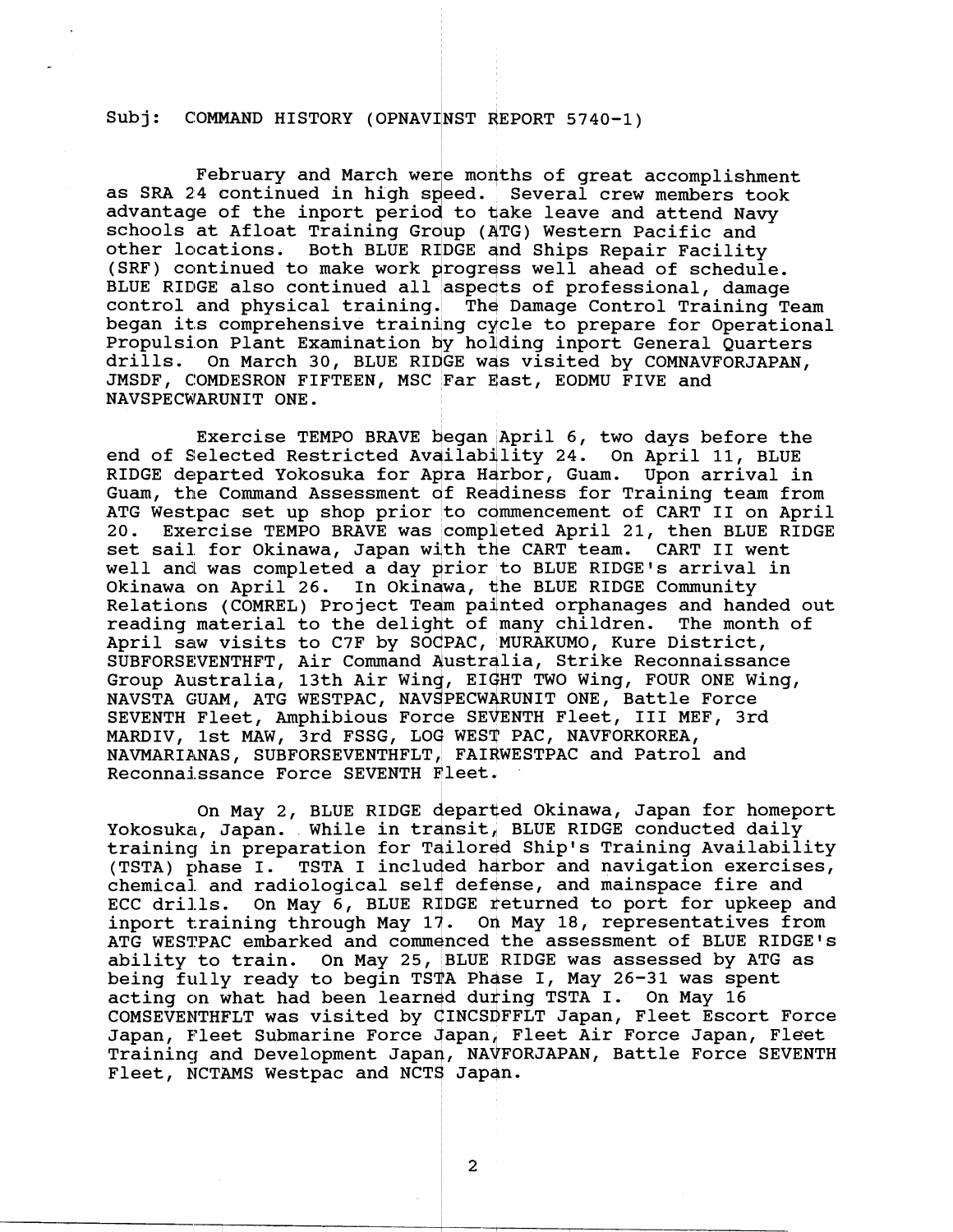Subj: COMMAND HISTORY (OPNAVINST REPORT 57-40-1)

The month of June continued the intensive training cycle, through the 17th when ATG WESTPAC embarked for TSTA II. After ATG embarked, TSTA II began and BLUE RIDGE cast off all lines, enroute to Hong Kong. ATG was impressed with progress that was made.

Beyond what was expected in the short time since TSTA I, halfway through TSTA II, June 23, BLUE RIDGE stopped in Hong Kong for a port visit. On June 26, TSTA II continued at sea as BLUE RIDGE was returning from Hong Kong enroute to Yokosuka.

On July 1, BLUE RIDGE completed TSTA II and pulled in to Yokosuka, Japan. From July 6-9, ATG WESTPAC conducted CART II. As expected, CART I1 was a success for BLUE RIDGE. Continuous validation, review and improvement kept BLUE RIDGE from dropping out of the training mode. Upkeep and training in all areas continued throughout the month. The new PT on the Pier program continued three mornings a week and showed positive results on a day to day basis.

Preparation began early in the month of July for the COMSEVENTHFLT change of command. Oh July 28, the COMSEVENTHFLT change of command ceremony took place on the main deck. Vice Admiral Timothy W. Wright completed his tour and Vice Admiral Archie R. Clemins assumed command. This event was attended by PACFLT, JSDF Joint Staff Council, MSDF Japan, CINCSDF Japan, Yokosuka District Japan, Fleet Escort Force Japan, NAVSURFPAC, NAVFORJAPAN, NAVAIRPAC, Patrol and Reconnaissance Force SEVENTH Fleet, Fair West Pac, HELTACWINGPAC and NAF Atsugi.

On August 3rd, BLUE RIDGE got underway for sea trials until August 5th. On August 6, BLUE RIDGE set sail for one day for a Family Day Cruise in Tokyo Wan. On August 17, BLUE RIDGE deployed for a two day transit to Chinhae, Republic of Korea to begin joint/multi-national exercises and ULCHI FOCUS LENS. ULCHI FOCUS LENS (UFL) kicked 4ff ofi August 22nd and finished on September 3rd. Throughout the month of August and exercise UFL, BLUE RIDGE was visited by PACFIT, US Forces, Japan, US Ambassador, NAVFORJAPAN, US Nayy, Tdsk Group 70.4, CINCROKFLT, Landing Force SEVENTH Fleet, Battle Force SEVENTH Fleet, LOGWESTPAC, Amphibious Force SEVENTH Fleet, NAVFORKOREA, MINEWARCOM, Patrol and Reconnaissance Force SEVENTHFLT, 1st ROK MARDIV, KOK Army, NAVSPECWARGRY One, ROK Naval Academy, ROK Navy, ROK Flotilla SEVEN, and ROK Flotilla EIGHT.

The beginning of the month of September brought BLUE RIDGE a 3M Assist visit on the 4th and back in Yokosuka on the 9th. The 3M Assist was completed with success on the 14th. The 3M Assist was completed with success on the 14th. For the rest of September, the crew continued with upkeep and training while spending time with their families. September saw the visits of Staff Japanese Self Defense Force and AIRPAC.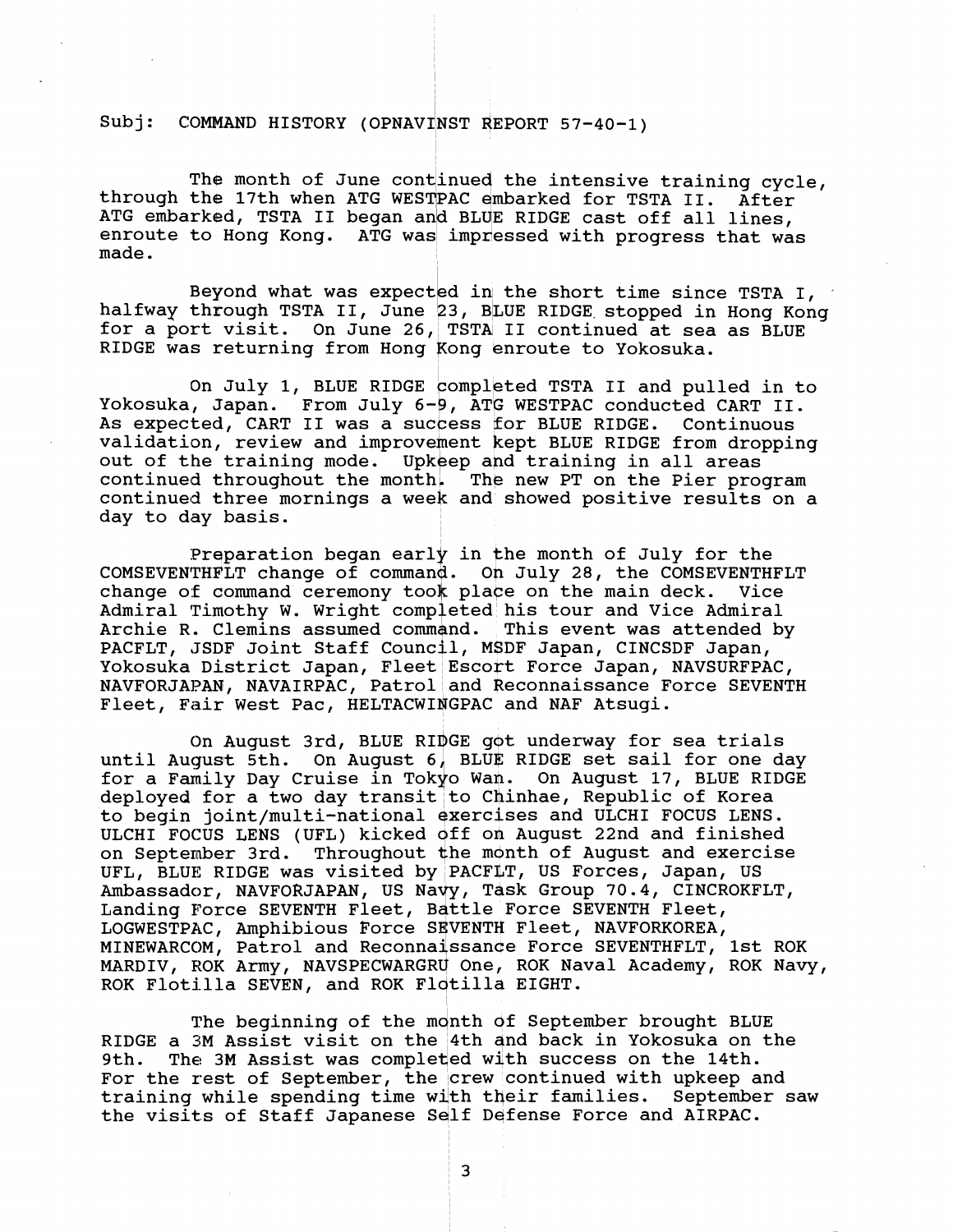## Subj: COMMAND HISTORY (OPNAVINST REPORT 5740-1)

On October 5th, BLUE RIDGE set sail for yet another sea trial to return on the 7th. COMPHIBGRU ONE rode with BLUE RIDGE enroute COMPHIBGRU ONE rode with BLUE RIDGE enroute to Okinawa, Japan to conduct a Navigation Check Ride 10-11. After a brief stop in Okinawa, Japah, BLUE RIDGE continued to Sembawang, Singapore. BLUE RIDGE enjoyed liberty and upkeep prior to OPPE from the 21-28 inport Sembawang, Singapore. On the 29th, BLUE RIDGE departed Singapore to head up to Okinawa, Japan to pick up the Propulsion Examining Board. The Singapore portcall brought the visit of  $\psi$ .S. Ambassador Singapore.

On November 4, BLUE RIDGE arrived and departed Okinawa,<br>Japan and commenced OPPE. Throughout 5-6 November, the BLUE Throughout 5-6 November, the BLUE RIDGE crew performed deftly in order to successfully complete<br>OPPE. Upon arrival in Yokosuka on November 7, BLUE RIDGE beg Upon arrival in Yokosuka on November 7, BLUE RIDGE began the on-going task of training and upkeep. On November 14, the Logistic Management Assessment commenced. On the 17th, BLUE Logistic Management Assessment commenced. RIDGE Inport Emergency Team successfully combatted an actual Class B fire in the paint locker. On November 27, BLUE RIDGE departed Yokosuka, heading for Apra Harbor, Guam, and commenced exercise TANDEM THRUST. BLUE RIDGE was able to conduct valuable training for ECC Drills, man overboards, abandon ship drills, General Quarters and an underway reglenishment. On November 11, COMSEVENTHFLT was visited by Submarine Force SEVENTH Fleet, COMNAVFORJAPAN and the Under Secretary of Defense Policy. On 16-17, BLUE RIDGE was visited by Carrier Group ONE, Submarine Force SEVENTH Fleet, NAVFORKOREA, LOG WESTPAC, Staff Maritime Command Australia, Staff Patrol and Reconnaissance SEVENTH Fleet, Landing Force SEVENTH Fleet, Battle Force SEVENTH Fleet, NAVMARIANAS, Self Defense Fleet Japan, ROK Fleet, NAVFORKOREA, NAVFORJAPAN, Task Group SEVEN 4ERO POINT FOUR, 1st Brigade 6th Infantry Division and 13th Air Force.

After several days of drills while underway, BLUE RIDGE arrived in Guam on December 7 and completed exercise TANDEM<br>THRUST. On the 8th, BLUE RIDGE set sail for home and arrive On the 8th, BLUE RIDGE set sail for home and arrived in Yokosuka on the 12th. BLUE RIDGE remained inport for the rest of December to enjoy the holiday eason. The month of December saw the visits of SPECWARGRUONE, SEAL TEAM FIVE, SAU TEAM ONE, PACFLT and DESRON SEVENTEEN. ILO, CARGRU ONE, COM MAE, NAV MARIANAS, Landing Force SEVENTH Fleet, SOC PAC, 13th Air Force, Task Group SEVEN ZERO POINT FOUR,

Mr. RASREPQUE

4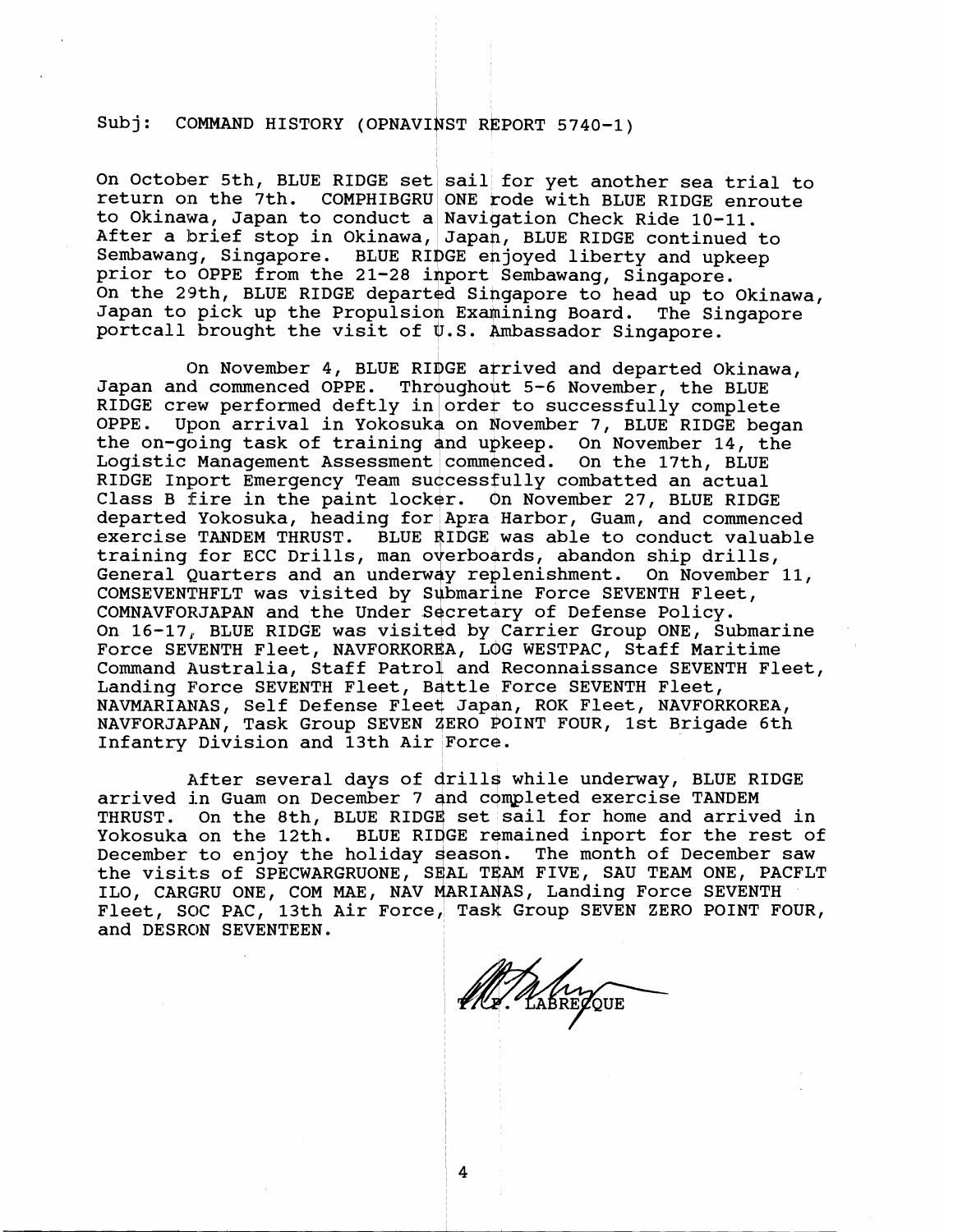Chronological List of Significant Events, Calendar Year 1994

|                 |       |            | $1 - 6$ January<br>$7 - 9$ January | - Upkeep and Inport training, Yokosuka, Japan<br>- Underway for Training, enroute to Beppu, |
|-----------------|-------|------------|------------------------------------|---------------------------------------------------------------------------------------------|
|                 |       |            |                                    | Japan.                                                                                      |
|                 |       |            | $10 - 12$ January                  | - Visit Beppu, Japan.                                                                       |
|                 |       |            | $13 - 14$ January                  | - Underway for Training, enroute to Yokosuka,<br>Japan.                                     |
|                 |       |            | $15 - 16$ January                  | - Upkeep and Inport Training, Yokosuka,<br>Japan.                                           |
| 17              |       |            | January                            | - Began Ship's Restricted Availability 24.                                                  |
|                 |       |            | $24 - 28$ January                  | - Tempest Express Exercise.                                                                 |
| 26              |       |            | January                            | - Began Exercise Keen Edge-94.                                                              |
|                 |       | $4\degree$ | February                           | - Completed Exercise Keen Edge-94.                                                          |
|                 | $6 -$ |            | April                              | - Began Exercise Tempo Brave-94.                                                            |
| 8               |       |            | April                              | - Completed Ship's Restricted Avilability 24.                                               |
|                 |       |            | $9 - 10$ April                     | - Upkeep and Inport training, Yokosuka,<br>Japan.                                           |
|                 |       |            | $11 - 17$ April                    | - Underway for training, enroute to Guam.                                                   |
|                 |       |            | $18 - 21$ April                    | - Upkeep and inport training, Apra Harbor,<br>Guam                                          |
| 20 <sub>o</sub> |       |            | April                              | - Began Command Assessment of Readiness for                                                 |
|                 |       |            |                                    | Training, Level II.                                                                         |
|                 |       |            | 21 April                           | - Completed Exercise Tempo Brave-94.                                                        |
|                 |       |            | $22 - 25$ April                    | - Underway for Training, enroute to Okinawa,<br>Japan.                                      |
| 25              |       |            | April                              | - Completed CART II.                                                                        |
| 26              |       |            | April                              | - Began Upkeep and Inport Training, Okinawa,<br>Japan.                                      |
|                 |       |            | $2 - 5$ May                        | - Underway for Training, enroute to Yokosuka,<br>Japan.                                     |
|                 |       |            | $6 - 17$ May                       | - Upkeep and Inport training, Yokosuka,<br>Japan.                                           |
|                 |       |            | $18 - 25$ May                      | - Underway for Tailored Ship's Availability<br>$(TSTA)$ , $Phase$ 1.                        |
| 25              |       |            | May                                | - Completed TSTA 1.                                                                         |
| 26              |       |            | May                                | - Began Upkeep and Inport training, Yokosuka,<br>Japan.                                     |
|                 |       |            | $17 - 22$ June                     | - Underway for TSTA 2, enroute to Hong Kong.                                                |
|                 |       |            | $23 - 26$ June                     | - Visit Hong Kong                                                                           |
| 27              |       |            | June                               | - Underway for TSTA 2, enroute to Yokosuka,<br>Japan.                                       |
| 1               |       |            | July                               | - Completed TSTA 2.                                                                         |
|                 |       |            | $2 - 26$ July                      | - Upkeep and Inport Training, Yokosuka,<br>Japan.                                           |
| 6               |       |            | July                               | - Began CART II.                                                                            |
| 9               |       |            | July                               | - Completed CART II.                                                                        |
| 28              |       |            | July                               | - COMSEVENTHFLT Change of Command, Onboard.                                                 |
| 3               |       |            | 5 August                           | - Underway for Training.                                                                    |
| 6               |       |            | August                             | - Underway for Tokyo Wan Family Day Cruise.                                                 |
|                 |       |            | $7 - 16$ August                    | - Upkeep and Inport, Yokosuka, Japan.                                                       |